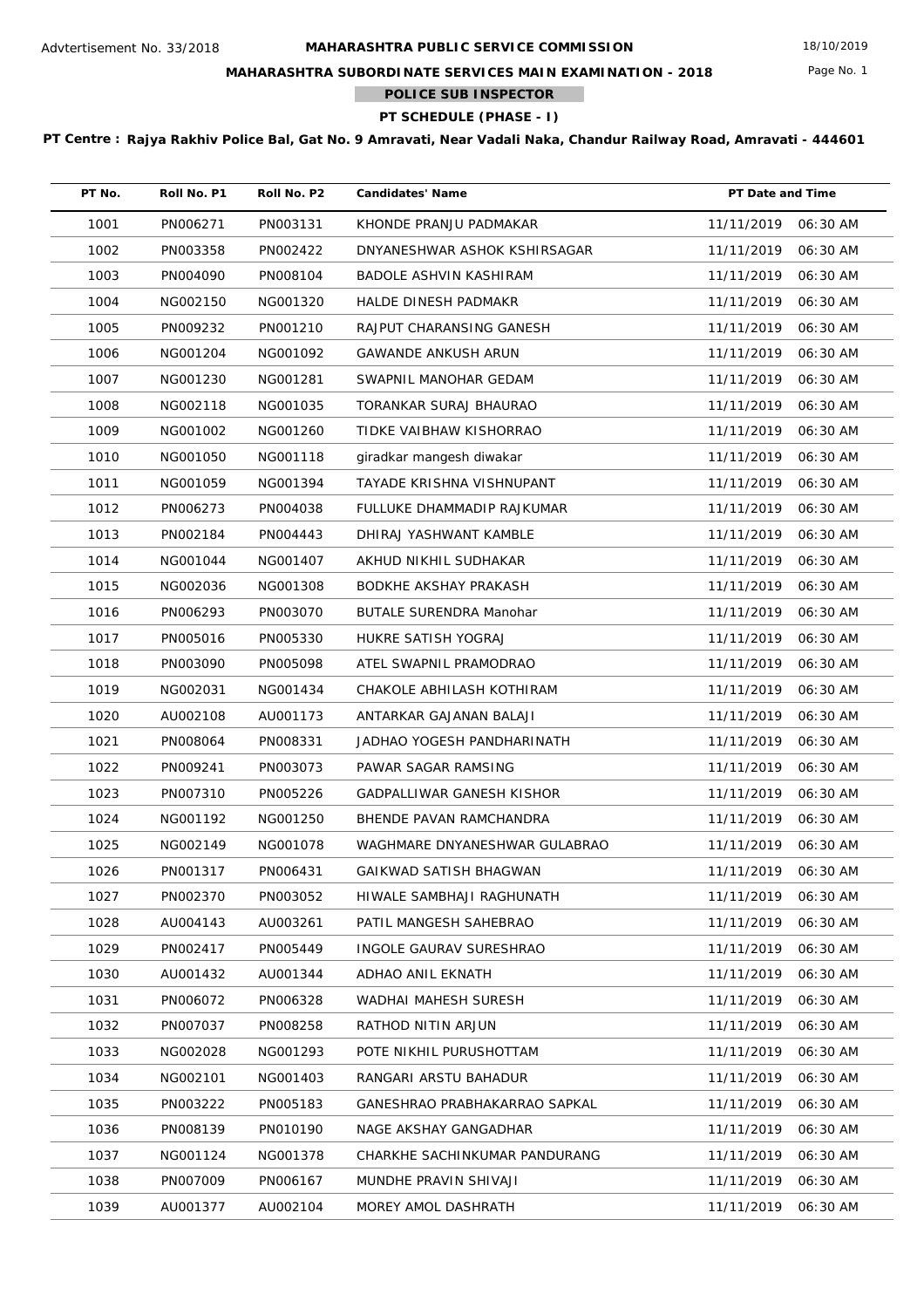Page No. 2

## **MAHARASHTRA SUBORDINATE SERVICES MAIN EXAMINATION - 2018**

**POLICE SUB INSPECTOR**

**PT SCHEDULE (PHASE - I)**

| PT No. | Roll No. P1 | Roll No. P2 | <b>Candidates' Name</b>        | PT Date and Time    |          |
|--------|-------------|-------------|--------------------------------|---------------------|----------|
| 1040   | NG001058    | NG001234    | BHOWATE NITINKUMAR SHRIRAM     | 11/11/2019          | 06:30 AM |
| 1041   | PN001105    | PN002230    | tayde vaibhav prakashrao       | 11/11/2019          | 06:30 AM |
| 1042   | NG002119    | NG001166    | SONWANE JEEVAN VITTHALRAO      | 11/11/2019          | 06:30 AM |
| 1043   | PN009153    | PN008222    | BAHAKAR SHUBHAM SHANKARRAO     | 11/11/2019          | 06:30 AM |
| 1044   | NG001040    | NG001129    | PANDIT AMOL AWDHUT             | 11/11/2019          | 06:30 AM |
| 1045   | PN001469    | PN009147    | SAWWALAKHE RAJESH MITARAM      | 11/11/2019          | 06:30 AM |
| 1046   | PN005497    | PN005436    | dhage sachin arun              | 11/11/2019          | 06:30 AM |
| 1047   | PN004282    | PN005059    | SAWALE ANIL NARAYAN            | 11/11/2019          | 06:30 AM |
| 1048   | AU001335    | AU001154    | bhilkar sachin manik           | 11/11/2019          | 06:30 AM |
| 1049   | NG002169    | NG001246    | BHANARKAR PRASHIK CHANDRAHAS   | 11/11/2019          | 06:30 AM |
| 1050   | NG002175    | NG001070    | <b>INGLE SURAJ PRAKASH</b>     | 11/11/2019          | 06:30 AM |
| 1051   | PN001082    | PN009124    | MORE VIJAY GANESH              | 11/11/2019          | 06:30 AM |
| 1052   | PN009014    | PN006432    | DHOTE AVINASH VISHNUPANT       | 11/11/2019          | 06:30 AM |
| 1053   | NG001023    | NG001408    | KUMBHRE RUPESH KUNDLIK         | 11/11/2019          | 06:30 AM |
| 1054   | NG001049    | NG001094    | PATIL MOHIT RAMCHANDRA         | 11/11/2019          | 06:30 AM |
| 1055   | NG001241    | NG001101    | DHAKARE PRADIP HANUMANJI       | 11/11/2019          | 06:30 AM |
| 1056   | PN008325    | PN001342    | ZANAK GANESH PRABHAKAR         | 11/11/2019          | 06:30 AM |
| 1057   | NG002080    | NG001052    | Haridas Pandurang Hage         | 11/11/2019          | 06:30 AM |
| 1058   | NG001286    | NG001058    | YERME PRITAMKUMAR BHARAT       | 11/11/2019          | 06:30 AM |
| 1059   | PN008441    | PN003041    | <b>GAWAI SUMEDH ANKUSH</b>     | 11/11/2019          | 06:30 AM |
| 1060   | AU002045    | AU002265    | DONGARE GANESH PUNDALIK        | 11/11/2019          | 06:30 AM |
| 1061   | NG002151    | NG001381    | UMALE SHUBHAM PUNDLIK          | 11/11/2019          | 06:30 AM |
| 1062   | AU003049    | AU003350    | JADHAO VINASH NAMDEV           | 11/11/2019          | 06:30 AM |
| 1063   | NG001243    | NG001167    | LANJEWAR BHOJRAM SHAMRAO       | 11/11/2019          | 06:30 AM |
| 1064   | PN005194    | PN004257    | DOKE NITIN DILIP               | 11/11/2019          | 06:30 AM |
| 1065   | PN009346    | PN006349    | KALE SUNIL SHESHRAO            | 11/11/2019 06:30 AM |          |
| 1066   | PN001472    | PN007241    | WARARKAR RAHUL ASHOK           | 11/11/2019          | 06:30 AM |
| 1067   | AU002059    | AU003256    | NAGRE RAMESHWAR BHAGWAN        | 11/11/2019          | 06:30 AM |
| 1068   | PN007114    | PN008220    | DHUMALE PAVAN PANJABRAO        | 11/11/2019          | 06:30 AM |
| 1069   | PN004454    | PN004382    | <b>BHAGILE SANTOSH PRAKASH</b> | 11/11/2019          | 06:30 AM |
| 1070   | NG001247    | NG001072    | RINGOLE PRAFUL UMAKANT         | 11/11/2019          | 06:30 AM |
| 1071   | NG001148    | NG001062    | IRPACHE ROSHAN UTTAMRAO        | 13/11/2019          | 06:30 AM |
| 1072   | NG001054    | NG001081    | KUMBHARE MANOJ MAROTI          | 13/11/2019          | 06:30 AM |
| 1073   | AU002102    | AU003349    | SHEGOKAR MANGESH SHRIRAM       | 13/11/2019          | 06:30 AM |
| 1074   | AU002061    | AU003294    | INGLE SUSHIL DEVIDAS           | 13/11/2019          | 06:30 AM |
| 1075   | PN008153    | PN002280    | LINGATE PAVAN ARJUN            | 13/11/2019          | 06:30 AM |
| 1076   | PN002137    | PN010145    | NILESH GOVINDRAO GARUDI        | 13/11/2019          | 06:30 AM |
| 1077   | PN008018    | PN009004    | CHOUDHARI BHUSHAN SOPAN        | 13/11/2019          | 06:30 AM |
| 1078   | NG001095    | NG001363    | DHAWADE MANISH SANJAY          | 13/11/2019          | 06:30 AM |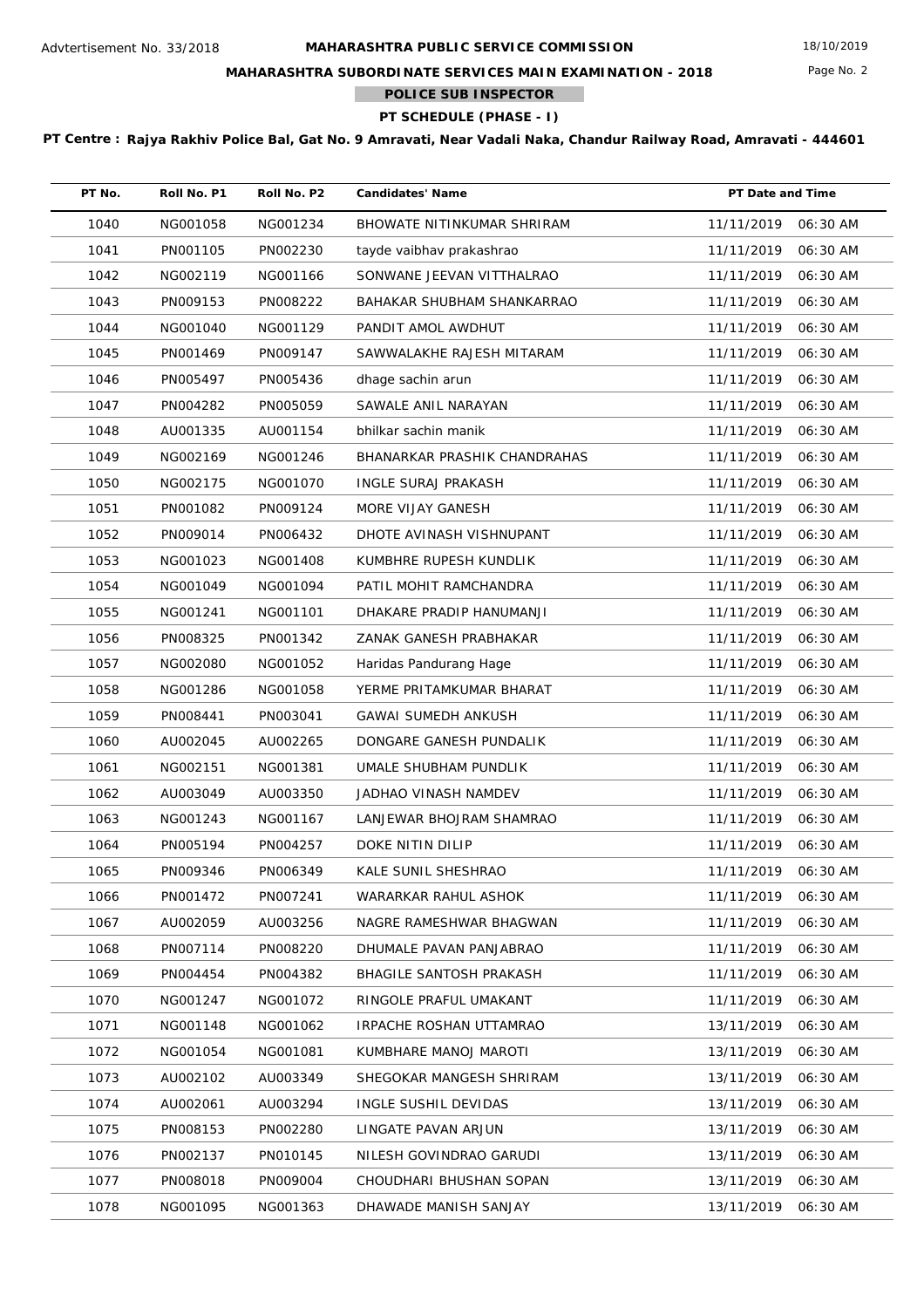Page No. 3

## **MAHARASHTRA SUBORDINATE SERVICES MAIN EXAMINATION - 2018**

**POLICE SUB INSPECTOR**

**PT SCHEDULE (PHASE - I)**

| PT No. | Roll No. P1 | Roll No. P2 | <b>Candidates' Name</b>         | PT Date and Time       |
|--------|-------------|-------------|---------------------------------|------------------------|
| 1079   | NG001068    | NG001328    | <b>INGOLE GOURAV GAJENDRA</b>   | 13/11/2019<br>06:30 AM |
| 1080   | PN004418    | PN007154    | <b>Burkul Pravin Ramesh</b>     | 13/11/2019<br>06:30 AM |
| 1081   | PN003087    | PN005131    | Ugale Atul Devidas              | 13/11/2019<br>06:30 AM |
| 1082   | PN006295    | PN002208    | WAGHMARE AVINASH ASHOK          | 13/11/2019<br>06:30 AM |
| 1083   | AU001114    | AU003083    | DESHMUKH PRAKASH BABASAHEB      | 13/11/2019<br>06:30 AM |
| 1084   | AU001041    | AU001339    | Wirghat Sunil Gajanan           | 13/11/2019<br>06:30 AM |
| 1085   | AU002263    | AU003269    | <b>GAWAI MANOJ SUBHASH</b>      | 13/11/2019<br>06:30 AM |
| 1086   | PN001436    | PN002250    | RAUT PRAFULLA RAMESHRAO         | 13/11/2019<br>06:30 AM |
| 1087   | PN006421    | PN005347    | SANTOSH GANESH CHAWHAN          | 13/11/2019<br>06:30 AM |
| 1088   | NG001266    | NG001208    | swapnil yashwant lohi           | 13/11/2019<br>06:30 AM |
| 1089   | AU001192    | AU002177    | BORDE GIRISH GAJANANRAO         | 13/11/2019<br>06:30 AM |
| 1090   | NG001283    | NG001274    | <b>INGALE SHYAM SHANKAR</b>     | 13/11/2019<br>06:30 AM |
| 1091   | AU003144    | AU003059    | THAKARE SACHIN BHAURAO          | 13/11/2019<br>06:30 AM |
| 1092   | PN004395    | PN004339    | MAHAJAN RAHUL AASARAPPA         | 13/11/2019<br>06:30 AM |
| 1093   | PN007197    | PN001485    | PATIL NIRAJ PANDURANG           | 13/11/2019<br>06:30 AM |
| 1094   | PN007068    | PN006166    | GANDHE RAHUL SUDHAKARRAO        | 13/11/2019<br>06:30 AM |
| 1095   | NG001092    | NG001413    | kaware abhijeet sunil           | 13/11/2019<br>06:30 AM |
| 1096   | PN006335    | PN001236    | RAMTEKE NIHAL RAJU              | 06:30 AM<br>13/11/2019 |
| 1097   | NG002117    | NG001270    | AKOLKAR TEJESHWAR WAMANRAO      | 13/11/2019<br>06:30 AM |
| 1098   | PN002158    | PN004408    | PANDHRE NARESH GULAB            | 13/11/2019<br>06:30 AM |
| 1099   | NG001288    | NG001031    | kumarvivek dewanand alone       | 13/11/2019<br>06:30 AM |
| 1100   | NG001238    | NG001255    | MADEWAR RAJESH DATTATRAY        | 13/11/2019<br>06:30 AM |
| 1101   | AU003223    | AU003062    | PADGHAN KULDIP DAMODHAR         | 13/11/2019<br>06:30 AM |
| 1102   | NG001047    | NG001316    | MANDWE VINOD HIMMATRAO          | 13/11/2019<br>06:30 AM |
| 1103   | AU001293    | AU002179    | KSHIRSAGAR PANJABRAO VISHWANATH | 13/11/2019<br>06:30 AM |
| 1104   | PN003463    | PN009076    | kendhe shashikant rameshrao     | 13/11/2019 06:30 AM    |
| 1105   | NG002037    | NG001016    | PANDE ASHISH PRABHAKAR          | 13/11/2019<br>06:30 AM |
| 1106   | NG002159    | NG001245    | PANDHARE ASHISH JIYALAL         | 13/11/2019<br>06:30 AM |
| 1107   | AU001158    | AU001042    | <b>BHOLANE KULDIP PRABHAKAR</b> | 13/11/2019<br>06:30 AM |
| 1108   | PN006327    | PN004271    | RATHOD GOPAL PREMDAS            | 13/11/2019<br>06:30 AM |
| 1109   | NG002054    | NG001336    | GAUTAM AJAYSINGH CHANDUSINGH    | 13/11/2019<br>06:30 AM |
| 1110   | PN001251    | PN001202    | BARDE SHIVANANDAN NAGORAO       | 13/11/2019<br>06:30 AM |
| 1111   | PN008180    | PN001348    | NAGRE BHARAT DNYANESHWAR        | 13/11/2019<br>06:30 AM |
| 1112   | AU004074    | AU003133    | KHACHAKAD SUNIL BHAGWAN         | 13/11/2019<br>06:30 AM |
| 1113   | PN008355    | PN002222    | SHINDE GAJANAN RAMDAS           | 13/11/2019<br>06:30 AM |
| 1114   | PN009331    | PN007097    | THENG SACHIN RAJENDRA           | 13/11/2019<br>06:30 AM |
| 1115   | AU001009    | AU003245    | RATHOD VISHAL ROHIDAS           | 13/11/2019<br>06:30 AM |
| 1116   | PN006490    | PN004165    | SWAPNIL NAMDEO INGOLE           | 13/11/2019<br>06:30 AM |
| 1117   | NG001074    | NG001159    | CHARATE GAURAV GAJANAN          | 13/11/2019<br>06:30 AM |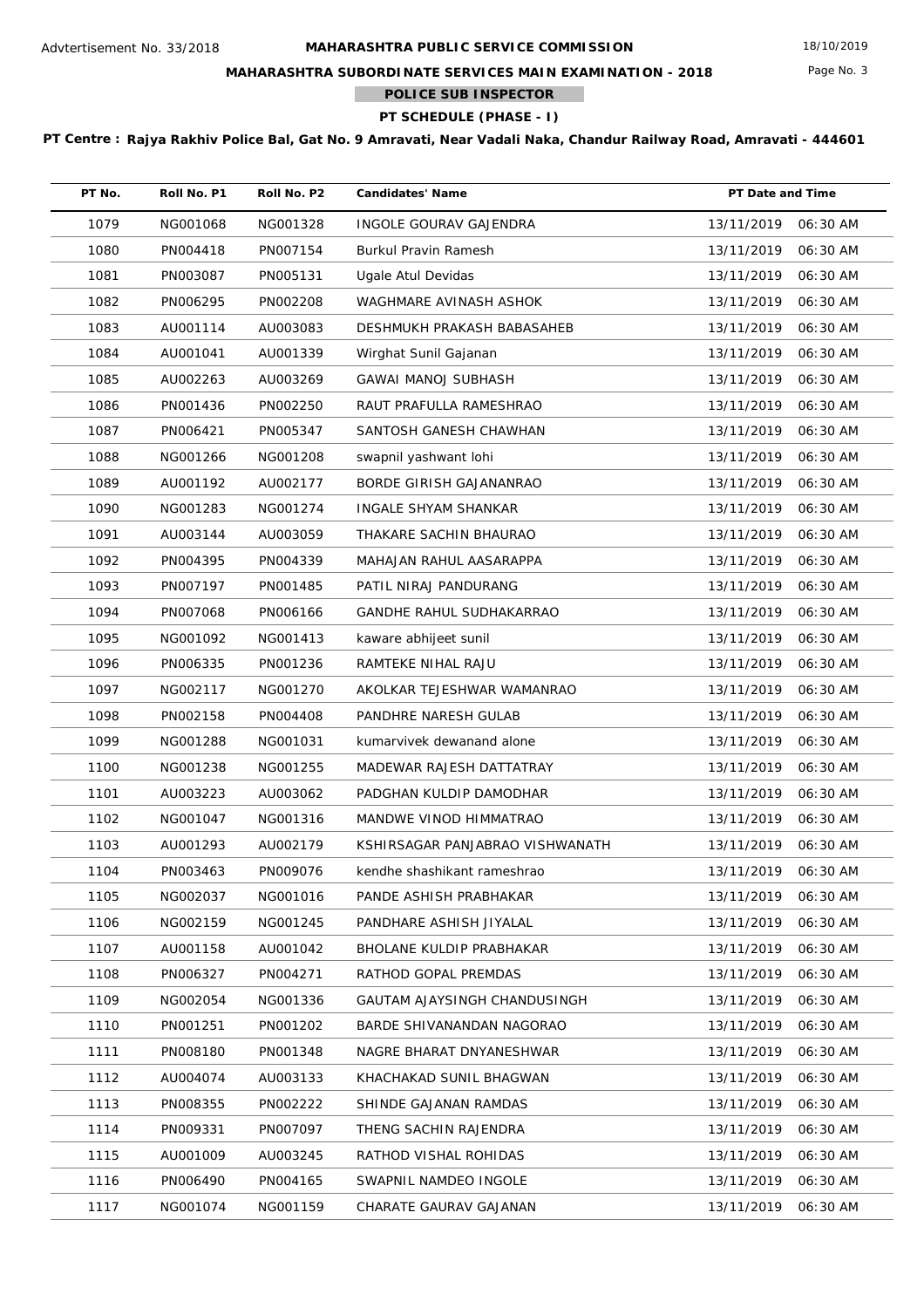Page No. 4

## **MAHARASHTRA SUBORDINATE SERVICES MAIN EXAMINATION - 2018**

**POLICE SUB INSPECTOR**

**PT SCHEDULE (PHASE - I)**

| PT No. | Roll No. P1 | Roll No. P2 | <b>Candidates' Name</b>     | PT Date and Time    |          |
|--------|-------------|-------------|-----------------------------|---------------------|----------|
| 1118   | AU002270    | AU003366    | TIPLE MANOJ NARAYANRAO      | 13/11/2019          | 06:30 AM |
| 1119   | AU003121    | AU001330    | KALE BHAGWAT KADUBA         | 13/11/2019          | 06:30 AM |
| 1120   | NG002103    | NG001318    | WATHORE AKASH DILIP         | 13/11/2019          | 06:30 AM |
| 1121   | AU004114    | AU003187    | RINDHE AMOL SHIVAJI         | 13/11/2019          | 06:30 AM |
| 1122   | MB002158    | MB002151    | INGOLE SHASHANK DEVIDAS     | 13/11/2019          | 06:30 AM |
| 1123   | AU002165    | AU002168    | KALBANDE RAVI DAMODHAR      | 13/11/2019          | 06:30 AM |
| 1124   | AU001052    | AU003328    | DHANDE SHUBHAM BANDOPANT    | 13/11/2019          | 06:30 AM |
| 1125   | PN008425    | PN005184    | MUNDE GANESH GOVIND         | 13/11/2019          | 06:30 AM |
| 1126   | MB001191    | MB002058    | BRAHMANE BANDU BHIMRAO      | 13/11/2019          | 06:30 AM |
| 1127   | NG001157    | NG001219    | THAKARE NITIN DILIP         | 13/11/2019          | 06:30 AM |
| 1128   | AU002254    | AU002132    | KOLHE SHARAD DAMODAR        | 13/11/2019          | 06:30 AM |
| 1129   | NG001062    | NG001067    | ROKDE KAUSTUBH AJAY         | 13/11/2019          | 06:30 AM |
| 1130   | NG001079    | NG001368    | TULANKAR CHETAN DILIPRAO    | 13/11/2019          | 06:30 AM |
| 1131   | PN008392    | PN002124    | ADE HARSHAL RUSHI           | 13/11/2019          | 06:30 AM |
| 1132   | PN008070    | PN009267    | JADHAO KUNAL DILIP          | 13/11/2019          | 06:30 AM |
| 1133   | AU004042    | AU002277    | GHUGE SHUBHAM DINKAR        | 13/11/2019          | 06:30 AM |
| 1134   | PN001274    | PN009123    | Shinde Gajanan Atmaram      | 13/11/2019          | 06:30 AM |
| 1135   | NG001030    | NG001073    | SAYAM PRAVIN ASHOKRAO       | 13/11/2019          | 06:30 AM |
| 1136   | NG002008    | NG001364    | JAYLE CHETAN MADHAVRAO      | 13/11/2019          | 06:30 AM |
| 1137   | PN005502    | PN003031    | BURKUL AMOL JAGDISH         | 13/11/2019          | 06:30 AM |
| 1138   | NG002110    | NG001049    | DURGE LAXMIKANT DUGAJI      | 13/11/2019          | 06:30 AM |
| 1139   | PN003117    | PN005190    | patle anilkumar hirdilal    | 13/11/2019          | 06:30 AM |
| 1140   | AU003014    | AU003400    | YARMULE PRASHANT DINKAR     | 13/11/2019          | 06:30 AM |
| 1141   | NG001038    | NG001375    | HEKAD PANKAJ SHANKARRAO     | 14/11/2019          | 06:30 AM |
| 1142   | NG001117    | NG001151    | GAURKAR DEVENDRA MAHADEO    | 14/11/2019          | 06:30 AM |
| 1143   | PN006159    | PN002240    | Sutar Dipak Madhukar        | 14/11/2019 06:30 AM |          |
| 1144   | NG002089    | NG001161    | <b>TAYADE BHUSHAN ANIL</b>  | 14/11/2019          | 06:30 AM |
| 1145   | PN006178    | PN001350    | ZAKARDE RAVI SAHEBRAO       | 14/11/2019          | 06:30 AM |
| 1146   | PN005151    | PN005191    | vivek harishchandra zingare | 14/11/2019          | 06:30 AM |
| 1147   | NG001086    | NG001022    | PAYGHAN ANKUSH GANESHRAO    | 14/11/2019          | 06:30 AM |
| 1148   | AU003239    | AU002219    | AMBEPAWAR ANKIT RAMESH      | 14/11/2019          | 06:30 AM |
| 1149   | NG001098    | NG001389    | AMIT DATTA PAWAR            | 14/11/2019          | 06:30 AM |
| 1150   | PN001457    | PN008306    | ram dattatraya nimbekar     | 14/11/2019          | 06:30 AM |
| 1151   | PN004205    | PN005344    | PAWAR JAGDISH UTTAM         | 14/11/2019          | 06:30 AM |
| 1152   | AU003206    | AU001200    | FULUMBARKAR DEVIDAS SANJAY  | 14/11/2019          | 06:30 AM |
| 1153   | PN002503    | PN004468    | JADHAO DIPAK SHESHRAO       | 14/11/2019          | 06:30 AM |
| 1154   | NG002163    | NG001380    | WAGH NIKHIL DILIP           | 14/11/2019          | 06:30 AM |
| 1155   | NG002171    | NG001029    | MANKAR NIKHIL GANESHRAO     | 14/11/2019          | 06:30 AM |
| 1156   | NG001034    | NG001253    | Dhobale Pranav Tikaram      | 14/11/2019          | 06:30 AM |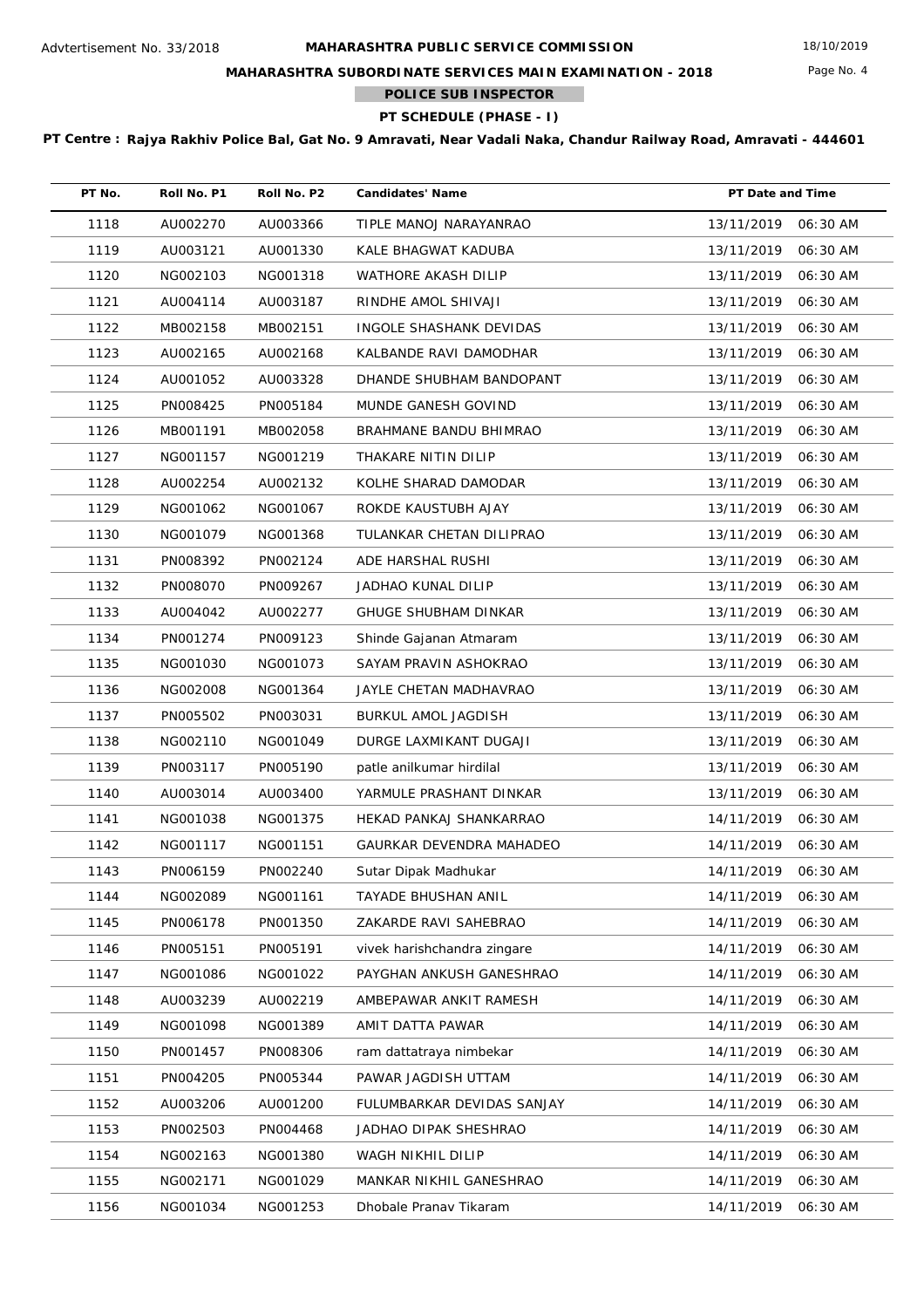Page No. 5

## **MAHARASHTRA SUBORDINATE SERVICES MAIN EXAMINATION - 2018**

**POLICE SUB INSPECTOR**

**PT SCHEDULE (PHASE - I)**

| PT No. | Roll No. P1 | Roll No. P2 | <b>Candidates' Name</b>       | PT Date and Time       |
|--------|-------------|-------------|-------------------------------|------------------------|
| 1157   | NG001287    | NG001222    | Diwan Vaibhav Uddhavrao       | 14/11/2019 06:30 AM    |
| 1158   | NG002075    | NG001265    | JADHAV HARISHCHANDRA SURESH   | 14/11/2019<br>06:30 AM |
| 1159   | PN001034    | PN004120    | shinde vivek uddhavrao        | 14/11/2019<br>06:30 AM |
| 1160   | AU002076    | AU003193    | PESHATTIWAR TIRUPATI HANMANTU | 14/11/2019<br>06:30 AM |
| 1161   | PN001033    | PN005201    | VAIRALKAR VIVEK VINOD         | 14/11/2019<br>06:30 AM |
| 1162   | NG001179    | NG001225    | MOKASHE DHIRAJ GAJANAN        | 14/11/2019<br>06:30 AM |
| 1163   | AU003055    | AU003165    | MORE GAJANAN SHIVLAL          | 14/11/2019<br>06:30 AM |
| 1164   | PN003281    | PN005134    | DEOGADE VIDYA ASHOK           | 15/11/2019<br>06:30 AM |
| 1165   | PN001238    | PN002459    | SHRUTI PRAKASH NALKANDE       | 15/11/2019<br>06:30 AM |
| 1166   | NG001263    | NG001083    | SHENDE PUNAM JAGANNATHRAO     | 15/11/2019<br>06:30 AM |
| 1167   | PN006312    | PN008195    | BAGADE MANISHA ARJUN          | 15/11/2019<br>06:30 AM |
| 1168   | PN006189    | PN002069    | fuse sarika ashokrao          | 15/11/2019<br>06:30 AM |
| 1169   | PN008491    | PN001398    | BHARATI POOJA BALKISAN        | 15/11/2019<br>06:30 AM |
| 1170   | PN006206    | PN003085    | BANSOD PRIYANKA PRAKASH       | 15/11/2019<br>06:30 AM |
| 1171   | PN006077    | PN001283    | PANDE SWARUPA PRABODHAN       | 15/11/2019<br>06:30 AM |
| 1172   | PN007278    | PN005085    | DONGARWAR ASHWINI ASHOK       | 15/11/2019<br>06:30 AM |
| 1173   | PN002187    | PN008196    | MOTGHARE SUKESHANI TUKARAM    | 15/11/2019<br>06:30 AM |
| 1174   | PN009334    | PN007074    | BATTULWAR APARNA KRUSHNA      | 15/11/2019<br>06:30 AM |
| 1175   | NG002038    | NG001079    | MARKAM DIPTI JAIKANT          | 15/11/2019<br>06:30 AM |
| 1176   | NG002176    | NG001074    | MAKODE SHRADDHA SURESH        | 15/11/2019<br>06:30 AM |
| 1177   | NG002170    | NG001007    | JETHWA DIVYANI NARENDRA       | 15/11/2019<br>06:30 AM |
| 1178   | PN004083    | PN005194    | KUMUDINI NANAJI PATHODE       | 15/11/2019<br>06:30 AM |
| 1179   | NG002114    | NG001241    | DULE RANI GOPALRAO            | 15/11/2019<br>06:30 AM |
| 1180   | NG001260    | NG001306    | DABERAO ARCHANA JAGANNATH     | 15/11/2019<br>06:30 AM |
| 1181   | NG002157    | NG001091    | SURALKAR POOJA KAILAS         | 15/11/2019<br>06:30 AM |
| 1182   | NG002090    | NG001039    | JAPULKAR SHITAL RAMESHRAO     | 15/11/2019 06:30 AM    |
| 1183   | NG001063    | NG001044    | KATOLE MINAKSHI LAXMANRAO     | 15/11/2019<br>06:30 AM |
| 1184   | PN006170    | PN002167    | PADGHAN RASHMI VASANTRAO      | 15/11/2019<br>06:30 AM |
| 1185   | AU004164    | AU003009    | SHEDAME VARSHA CHANDUJI       | 15/11/2019<br>06:30 AM |
| 1186   | NG001042    | NG001013    | <b>INGOLE NITU BHAURAO</b>    | 15/11/2019<br>06:30 AM |
| 1187   | AU004138    | AU003289    | SONUNE MIRA VASANTRAO         | 15/11/2019<br>06:30 AM |
| 1188   | PN002181    | PN005361    | KATENGE MRUNALI RAMSURAM      | 15/11/2019<br>06:30 AM |
| 1189   | PN001496    | PN005060    | PUSAM RACHI BABARAO           | 15/11/2019<br>06:30 AM |
| 1190   | NG002043    | NG001125    | PUSATKAR POONAM RAVINDRA      | 15/11/2019<br>06:30 AM |
| 1191   | AU004126    | AU001335    | DUKARE SANTOSHI RAMESHWAR     | 15/11/2019<br>06:30 AM |
| 1192   | PN008011    | PN003037    | MORE NITA BALKRUSHNA          | 15/11/2019<br>06:30 AM |
| 1193   | NG002109    | NG001295    | KOLAMKAR ROSHANI PUNDALIKRAO  | 15/11/2019<br>06:30 AM |
| 1194   | AU001019    | AU001077    | CHAUTHANKAR VANITA BABURAO    | 15/11/2019<br>06:30 AM |
| 1195   | NG001162    | NG001154    | WADBUDE MANISHA DEORAOJI      | 15/11/2019<br>06:30 AM |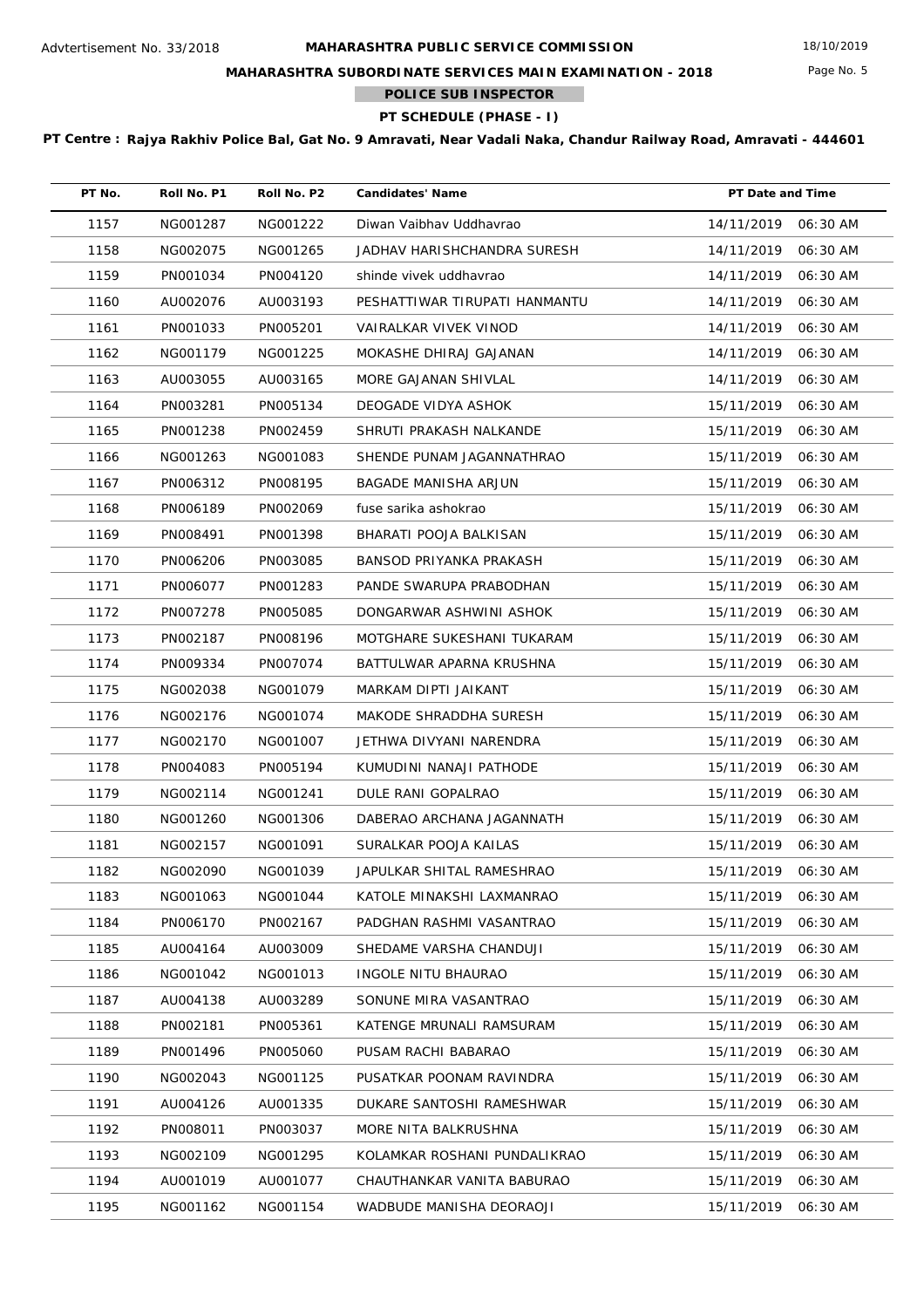Page No. 6

## **MAHARASHTRA SUBORDINATE SERVICES MAIN EXAMINATION - 2018**

**POLICE SUB INSPECTOR**  $\mathcal{L}^{\text{max}}$ 

**PT SCHEDULE (PHASE - I)**

| PT No. | Roll No. P1 | Roll No. P2 | <b>Candidates' Name</b>     | PT Date and Time    |          |
|--------|-------------|-------------|-----------------------------|---------------------|----------|
| 1196   | PN009063    | PN009029    | KAPGATE MINAL EKNATHRAO     | 15/11/2019          | 06:30 AM |
| 1197   | AU004166    | AU001147    | HUMBAD PRATIBHA RAMESHWAR   | 15/11/2019          | 06:30 AM |
| 1198   | NG001014    | NG001108    | TALEWAR SHAMAL VIJAY        | 15/11/2019          | 06:30 AM |
| 1199   | MB001046    | MB001069    | NAKSHINE PRATIKSHA DIWAKAR  | 15/11/2019          | 06:30 AM |
| 1200   | PN001431    | PN008309    | rekha bhagwan bhalerao      | 15/11/2019          | 06:30 AM |
| 1201   | PN009310    | PN004043    | AUTADE POOJA RAVI           | 15/11/2019          | 06:30 AM |
| 1202   | NG001185    | NG001024    | MESHRAM PRIYANKA KHEMRAJ    | 15/11/2019          | 06:30 AM |
| 1203   | NG002147    | NG001327    | TANDULKAR VARSHA RAJU       | 15/11/2019          | 06:30 AM |
| 1204   | PN003035    | PN005349    | DUGA BHAWANA PRABHU         | 15/11/2019          | 06:30 AM |
| 1205   | PN002112    | PN005250    | MADKAM OSIN WASUDEO         | 15/11/2019          | 06:30 AM |
| 1206   | AU004067    | AU001114    | RATHOD RESHMA UTTAM         | 15/11/2019          | 06:30 AM |
| 1207   | PN005068    | PN005097    | MANWAR SUJATA BHIMRAO       | 15/11/2019          | 06:30 AM |
| 1208   | PN005205    | PN009201    | TAYDE PRAGATI GOVARDHAN     | 15/11/2019          | 06:30 AM |
| 1209   | PN009178    | PN005280    | APURVA BORKAR               | 15/11/2019          | 06:30 AM |
| 1210   | PN005041    | PN004279    | SIDAM SAPANA WASUDEO        | 15/11/2019          | 06:30 AM |
| 1211   | NG002035    | NG001398    | AGLAWE SONALI ARUNRAO       | 15/11/2019          | 06:30 AM |
| 1212   | NG002155    | NG001385    | CHAUKHANDE SHARDA SUBHASH   | 15/11/2019          | 06:30 AM |
| 1213   | NG001045    | NG001010    | KHANDARE NEHA VILAS         | 15/11/2019          | 06:30 AM |
| 1214   | NG002001    | NG001006    | YADAV PRIYA KISHOR          | 15/11/2019          | 06:30 AM |
| 1215   | AU001044    | AU003095    | SOLANKE SHUBHANGI RAGHUNATH | 15/11/2019          | 06:30 AM |
| 1216   | NG001006    | NG001244    | MASKI SURBHI ARUN           | 15/11/2019          | 06:30 AM |
| 1217   | AU004115    | AU002254    | RUPALI NAMDEO SALVE         | 15/11/2019          | 06:30 AM |
| 1218   | AU001401    | AU001247    | MHASKE SHARDA DIGAMBAR      | 15/11/2019          | 06:30 AM |
| 1219   | PN007032    | PN002037    | JEUGHALE RADHA NARAYAN      | 15/11/2019          | 06:30 AM |
| 1220   | MB002107    | MB001169    | ATHAWALE SUSHMA BABURAO     | 15/11/2019          | 06:30 AM |
| 1221   | PN003427    | PN001186    | Meghavi Ramteke             | 15/11/2019 06:30 AM |          |
| 1222   | PN001304    | PN002443    | LOKHANDE SAYALI SHANKARRAO  | 15/11/2019          | 06:30 AM |
| 1223   | PN007376    | PN003224    | AMLE NAMRATA RAMRAO         | 15/11/2019          | 06:30 AM |
| 1224   | PN007155    | PN001333    | SHENDE RUPALI SHAMSUNDAR    | 15/11/2019          | 06:30 AM |
| 1225   | PN009142    | PN007025    | BARSAGADE ANJALI PARIMAL    | 15/11/2019          | 06:30 AM |
| 1226   | NG002032    | NG001348    | KALAMKAR PALLAVI RAJENDRA   | 15/11/2019          | 06:30 AM |
| 1227   | NG001274    | NG001145    | PIMPALKAR PRITAM AJABRAO    | 15/11/2019          | 06:30 AM |
| 1228   | MB001265    | MB002016    | KATHANE ARTI RAMCHANDRA     | 15/11/2019          | 06:30 AM |
| 1229   | NG002014    | NG001383    | VYAWHARE POOJA RAJENDRA     | 15/11/2019          | 06:30 AM |
| 1230   | PN004273    | PN003076    | ANURADHA DAMODARRAO BARWAT  | 15/11/2019          | 06:30 AM |
| 1231   | AU003217    | AU002042    | JADHAV MANISHA BHAGWAT      | 15/11/2019          | 06:30 AM |
| 1232   | NG002093    | NG001283    | SHINDE MANISHA UTTAMRAO     | 15/11/2019          | 06:30 AM |
| 1233   | PN007241    | PN003293    | THAKARE RENUKA VIJAY        | 15/11/2019          | 06:30 AM |
| 1234   | PN001214    | PN001223    | THAKARE SNEHA PRAKASH       | 16/11/2019          | 06:30 AM |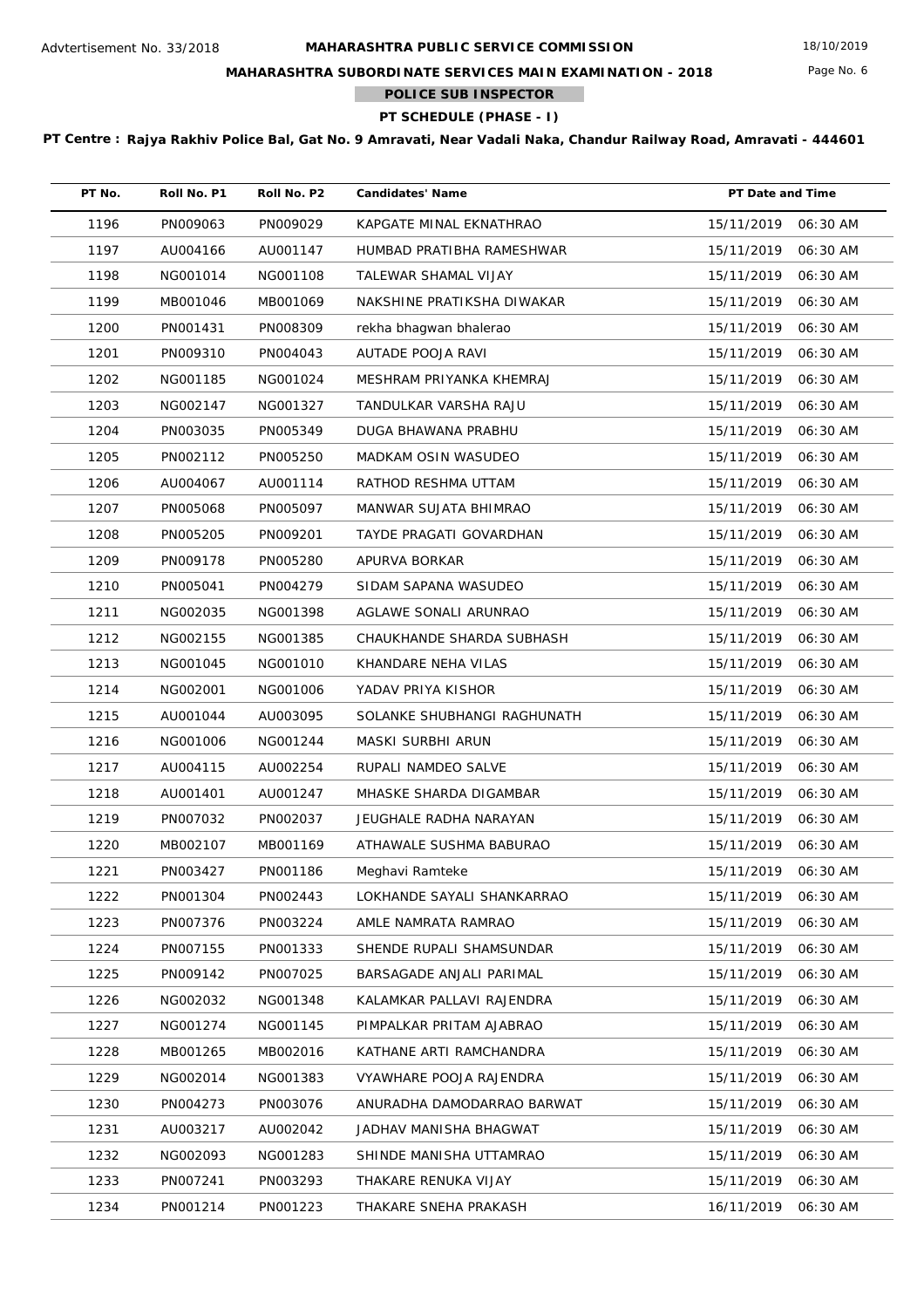Page No. 7

## **MAHARASHTRA SUBORDINATE SERVICES MAIN EXAMINATION - 2018**

**POLICE SUB INSPECTOR**

# **PT SCHEDULE (PHASE - I)**

| PT No. | Roll No. P1 | Roll No. P2 | <b>Candidates' Name</b>        | <b>PT Date and Time</b> |            |
|--------|-------------|-------------|--------------------------------|-------------------------|------------|
| 1235   | PN006299    | PN009221    | POONAM CHATURRAO LOHKARE       | 16/11/2019              | $06:30$ AM |
| 1236   | AU002046    | AU002312    | <b>BHAGAT RUPALI SAHEBRAO</b>  | 16/11/2019              | 06:30 AM   |
| 1237   | NG002049    | NG001085    | Rakshana Ramesh Dongre         | 16/11/2019              | 06:30 AM   |
| 1238   | PN009188    | PN003201    | CHAVHAN ASHVINI RAVINDRA       | 16/11/2019              | 06:30 AM   |
| 1239   | PN009214    | PN005023    | KALMEGH ANUJA SUBHASH          | 16/11/2019              | 06:30 AM   |
| 1240   | NG002015    | NG001077    | THAKARE PRIYA DEVIDAS          | 16/11/2019              | 06:30 AM   |
| 1241   | PN009351    | PN004164    | MORE KARISHMA BAPUJI           | 16/11/2019              | 06:30 AM   |
| 1242   | NG002065    | NG001399    | WARHADE PRIYANKA SHIVCHANDRA   | 16/11/2019              | 06:30 AM   |
| 1243   | NG001215    | NG001130    | MOHOD SHUBHANGI SANTOSHRAO     | 16/11/2019              | 06:30 AM   |
| 1244   | NG001125    | NG001023    | KHANDAIT TRUPTI PANDURANG      | 16/11/2019              | 06:30 AM   |
| 1245   | NG001152    | NG001238    | SUMITRA HAGRU SAKHARKAR        | 16/11/2019              | 06:30 AM   |
| 1246   | PN005234    | PN005458    | WAGH SANGITA MADHUKAR          | 16/11/2019              | 06:30 AM   |
| 1247   | NG002161    | NG001015    | CHAKOLE BHARTI PREMCHAND       | 16/11/2019              | 06:30 AM   |
| 1248   | MB001062    | MB001052    | boche meenakshi ramesh         | 16/11/2019              | 06:30 AM   |
| 1249   | NG001248    | NG001217    | MESHRAM TARIKA DADAJI          | 16/11/2019              | 06:30 AM   |
| 1250   | NG002140    | NG001050    | MOGHADE NIRJALA BANDU          | 16/11/2019              | 06:30 AM   |
| 1251   | NG001029    | NG001266    | PRITI KAWADUJI LADE            | 16/11/2019              | 06:30 AM   |
| 1252   | AU004171    | AU003330    | MAHAJAN VRUSHALI SIDDHAVINAYAK | 16/11/2019              | 06:30 AM   |
| 1253   | PN006222    | PN009090    | RAUT AASHU NANDKISHOR          | 16/11/2019              | 06:30 AM   |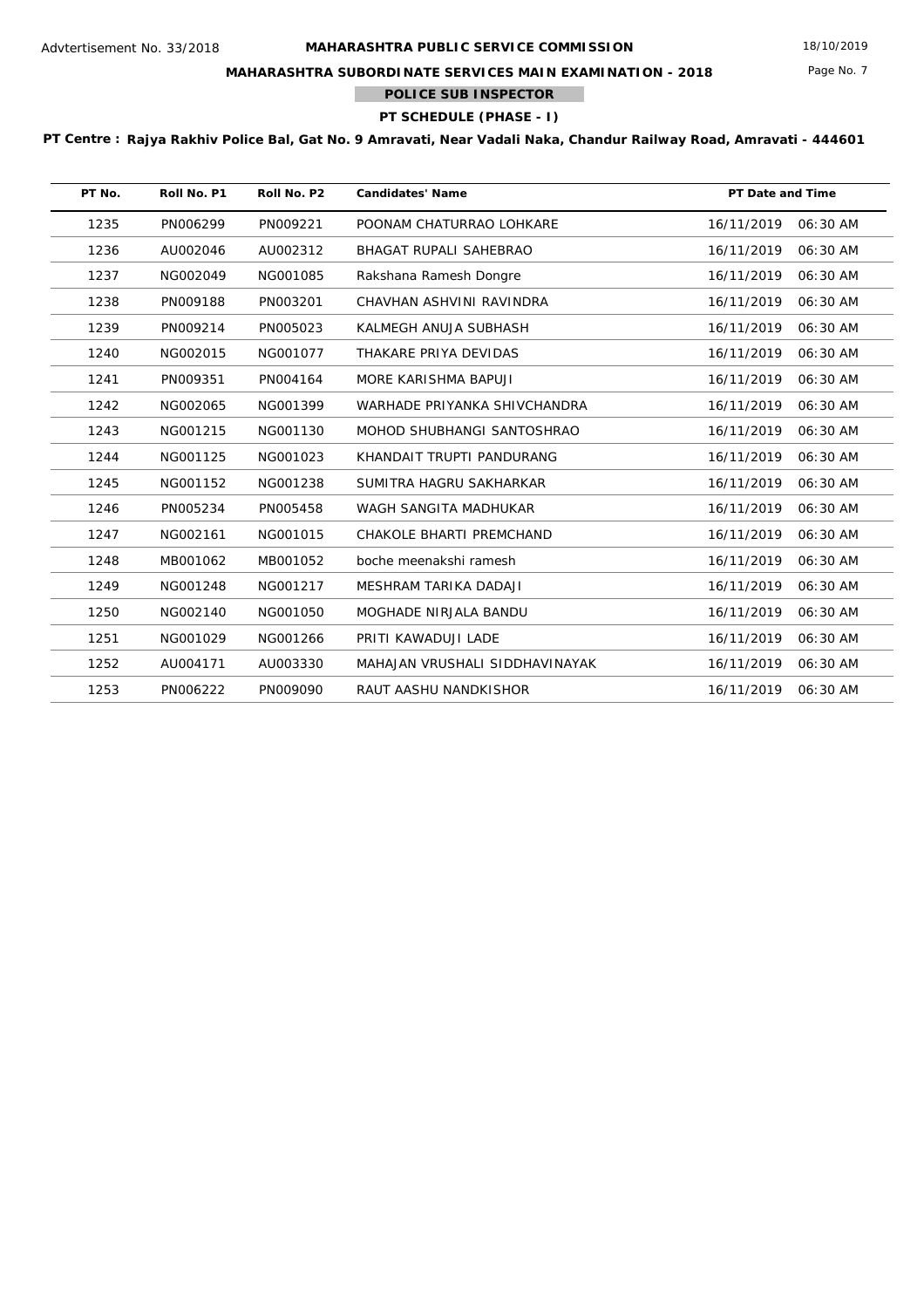Page No. 8

## **MAHARASHTRA SUBORDINATE SERVICES MAIN EXAMINATION - 2018**

**POLICE SUB INSPECTOR**

## **PT SCHEDULE (PHASE - I)**

**PT Centre : Police Mukhyalaya, Roadpali, Sector-17, Kalamboli, Navi Mumbai. Nearest Railway Station - Mansarovar (Harbour And Trans-Harbour Railway) Nearest Highway - Mumbai-Pune Express highway, Kamothe, Navi Mumbai.**

**Tara** 

| PT No. | Roll No. P1 | Roll No. P2 | <b>Candidates' Name</b>          | PT Date and Time |          |
|--------|-------------|-------------|----------------------------------|------------------|----------|
| 4001   | MB001110    | MB001244    | KHANDAGALE SANJAY GANGARAM       | 06/11/2019       | 06:30 AM |
| 4002   | PN007456    | PN005354    | GHADIGAONKAR PRATHAMESH PUNDALIK | 06/11/2019       | 06:30 AM |
| 4003   | AU002179    | AU002054    | MAHALE YADAV DAMU                | 06/11/2019       | 06:30 AM |
| 4004   | MB002100    | MB001251    | AHIRE ROHAN SANJAY               | 06/11/2019       | 06:30 AM |
| 4005   | PN001412    | PN005164    | ROSHAN VILAS SAWANT              | 06/11/2019       | 06:30 AM |
| 4006   | PN008247    | PN008283    | SHINDE SAGAR ANGAD               | 06/11/2019       | 06:30 AM |
| 4007   | MB001287    | MB001111    | <b>VEKHANDE AKSHAY SURESH</b>    | 06/11/2019       | 06:30 AM |
| 4008   | PN001426    | PN008026    | KARALE ROHAN ARJUN               | 06/11/2019       | 06:30 AM |
| 4009   | MB001017    | MB001241    | SALUNKE SANJAY SHANKAR           | 06/11/2019       | 06:30 AM |
| 4010   | MB002053    | MB001248    | VAD AVINASH VILAS                | 06/11/2019       | 06:30 AM |
| 4011   | MB001070    | MB001088    | Kode Kush Kiran                  | 06/11/2019       | 06:30 AM |
| 4012   | MB002120    | MB002046    | TAMHANEKAR JAYPRAKASH MANOHAR    | 06/11/2019       | 06:30 AM |
| 4013   | PN004012    | PN009047    | VADU NARENDRA BALKRUSHNA         | 06/11/2019       | 06:30 AM |
| 4014   | MB001018    | MB001006    | SRAGAR LINGAPPA NIVRUTI          | 06/11/2019       | 06:30 AM |
| 4015   | MB001267    | MB001020    | BODADE PRADEEP SAMADHAN          | 06/11/2019       | 06:30 AM |
| 4016   | MB001167    | MB002142    | NAIKNAWARE ABHISHEK MURLIDHAR    | 06/11/2019       | 06:30 AM |
| 4017   | MB001016    | MB002116    | MALI SUDEEP PRAKASH              | 06/11/2019       | 06:30 AM |
| 4018   | PN007145    | PN009089    | shinde vikrant rajaram           | 06/11/2019       | 06:30 AM |
| 4019   | NG002040    | NG001382    | BANSODE SHEKHAR AKARAM           | 06/11/2019       | 06:30 AM |
| 4020   | MB001085    | MB001165    | SANGALE DHANANJAY BALASAHEB      | 06/11/2019       | 06:30 AM |
| 4021   | PN001203    | PN010126    | THAKRE SOPAN VAMAN               | 06/11/2019       | 06:30 AM |
| 4022   | MB002106    | MB001156    | OVHAL ROHIT GAUTAM               | 06/11/2019       | 06:30 AM |
| 4023   | PN002242    | PN003352    | RUPANVAR MAHESH KISAN            | 06/11/2019       | 06:30 AM |
| 4024   | MB002030    | MB001097    | KATHARA ROSHAN MARUTI            | 06/11/2019       | 06:30 AM |
| 4025   | MB001195    | MB002069    | VAGAD BHUSHAN ARUN               | 06/11/2019       | 06:30 AM |
| 4026   | PN003409    | PN009040    | PAWAR MILIND CHANDRAKANT         | 06/11/2019       | 06:30 AM |
| 4027   | MB002015    | MB002147    | LOKARE DEEPAK SURESH             | 06/11/2019       | 06:30 AM |
| 4028   | PN005420    | PN006348    | SARAKWAS KAYYUM AJIJ             | 06/11/2019       | 06:30 AM |
| 4029   | MB002115    | MB002019    | GAIKWAD SANGAM SHESHERAO         | 06/11/2019       | 06:30 AM |
| 4030   | PN001199    | PN004071    | SHAIKH SHAHRUKHKHAN USMAN        | 06/11/2019       | 06:30 AM |
| 4031   | MB002043    | MB001219    | GAIKAR ANUJ VASANT               | 06/11/2019       | 06:30 AM |
| 4032   | PN007272    | PN004503    | khutwad sachin shankar           | 06/11/2019       | 06:30 AM |
| 4033   | PN008014    | PN007285    | DHOMASE AKSHAY BHARAT            | 06/11/2019       | 06:30 AM |
| 4034   | PN001071    | PN003133    | DESHMUKH VIKRAMSINH ANKUSH       | 06/11/2019       | 06:30 AM |
| 4035   | MB001049    | MB001184    | KHEDEKAR PRAFULL PANDURANG       | 06/11/2019       | 06:30 AM |
| 4036   | PN006116    | PN002331    | KHARPADE JAYESH MADHUKAR         | 06/11/2019       | 06:30 AM |
| 4037   | PN003075    | PN002325    | PATIL AVIRAJ NANA                | 06/11/2019       | 06:30 AM |
| 4038   | MB001207    | MB001034    | PATIL ARVIND LAXMAN              | 06/11/2019       | 06:30 AM |
| 4039   | MB002136    | MB001045    | LOKHANDE NIKHIL KRISHNA          | 06/11/2019       | 06:30 AM |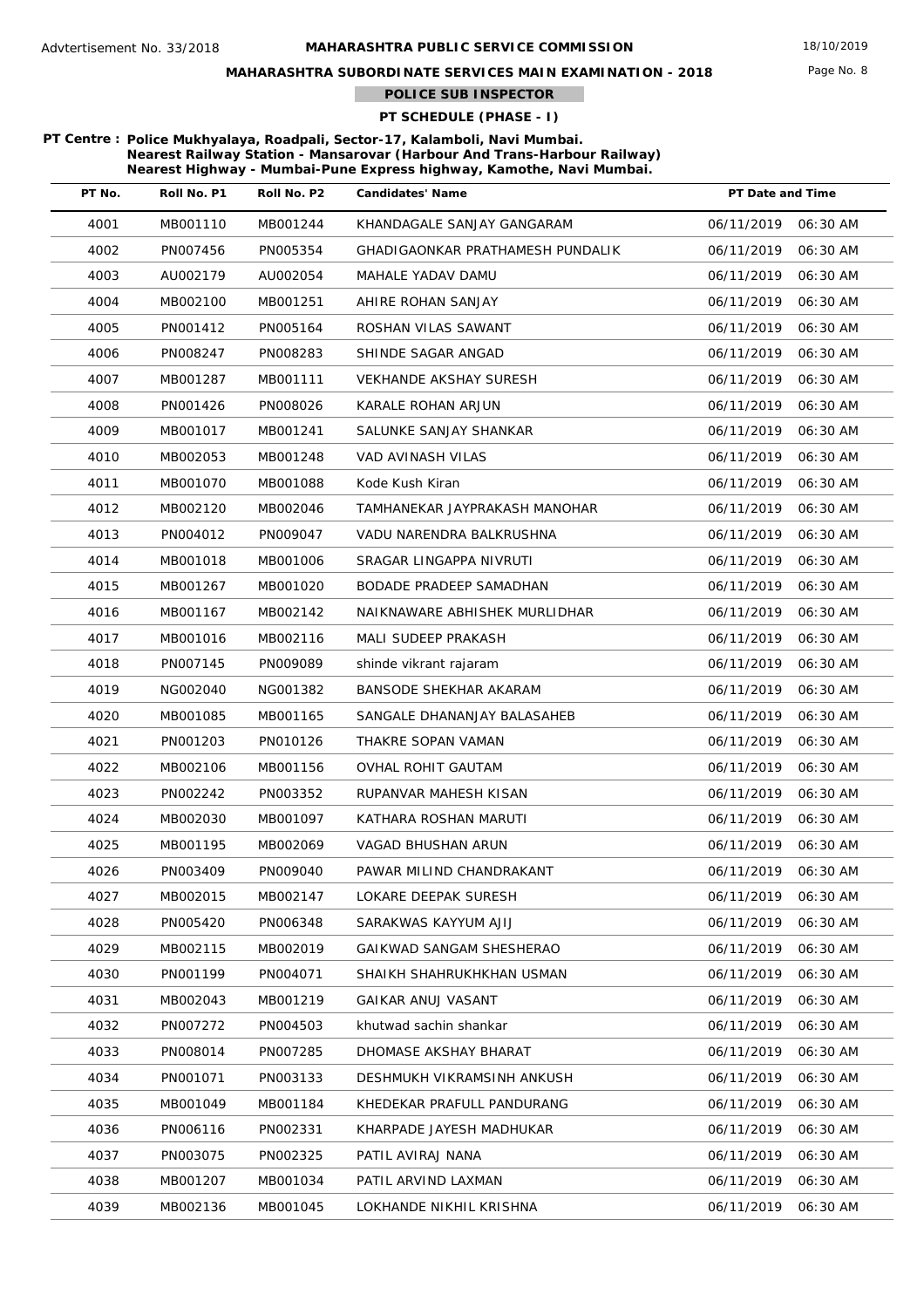Page No. 9

## **MAHARASHTRA SUBORDINATE SERVICES MAIN EXAMINATION - 2018**

**POLICE SUB INSPECTOR**

## **PT SCHEDULE (PHASE - I)**

#### **PT Centre : Police Mukhyalaya, Roadpali, Sector-17, Kalamboli, Navi Mumbai. Nearest Railway Station - Mansarovar (Harbour And Trans-Harbour Railway) Nearest Highway - Mumbai-Pune Express highway, Kamothe, Navi Mumbai.**

T.

| PT No. | Roll No. P1 | Roll No. P2 | <b>Candidates' Name</b>         | PT Date and Time       |
|--------|-------------|-------------|---------------------------------|------------------------|
| 4040   | PN002052    | PN005177    | vishe pradip pandurang          | 06/11/2019<br>06:30 AM |
| 4041   | PN001157    | PN005466    | SUSHIL BABAN KAJROLKAR          | 06/11/2019<br>06:30 AM |
| 4042   | MB001125    | MB002192    | <b>TAPKIR NILESH RAM</b>        | 06/11/2019<br>06:30 AM |
| 4043   | PN003166    | PN003147    | DHORMALE AKSHAY POPAT           | 06/11/2019<br>06:30 AM |
| 4044   | PN002389    | PN003106    | <b>GAVANDE GOVIND ASHOK</b>     | 06/11/2019<br>06:30 AM |
| 4045   | MB001035    | MB001152    | RUTURAJ S NIKAM                 | 06/11/2019<br>06:30 AM |
| 4046   | MB001099    | MB001040    | waykar ashitosh bhausaheb       | 06/11/2019<br>06:30 AM |
| 4047   | MB002129    | MB001102    | MOHITE AKSHAY SUNIL             | 06/11/2019<br>06:30 AM |
| 4048   | PN007350    | PN002329    | WAKADE VISHAL AMRUT             | 06/11/2019<br>06:30 AM |
| 4049   | MB002058    | MB002157    | GADE PRAJAKTA SATISH            | 07/11/2019<br>06:30 AM |
| 4050   | MB002042    | MB001054    | Muntode Mayuri Murlidhar        | 07/11/2019<br>06:30 AM |
| 4051   | MB001022    | MB001053    | PATIL SHEETAL BHAGWAN           | 07/11/2019<br>06:30 AM |
| 4052   | MB001203    | MB001023    | Nita Dnyaneshwar Dhumal         | 07/11/2019<br>06:30 AM |
| 4053   | MB001186    | MB001159    | SHEWALE ARATI RAMESH            | 07/11/2019<br>06:30 AM |
| 4054   | MB002011    | MB001162    | banepallavijaywant              | 07/11/2019<br>06:30 AM |
| 4055   | PN007422    | PN003403    | malore nalini sitaram           | 07/11/2019<br>06:30 AM |
| 4056   | MB001057    | MB002026    | JADHAV NUTAN ANKUSH             | 07/11/2019<br>06:30 AM |
| 4057   | MB001011    | MB002190    | KALE SUVARNA VILAS              | 07/11/2019<br>06:30 AM |
| 4058   | MB001119    | MB002064    | PARIHAR SALUBAI BALIRAM         | 07/11/2019<br>06:30 AM |
| 4059   | MB002134    | MB001121    | SEEMA SHANKAR ZADBUKE           | 07/11/2019<br>06:30 AM |
| 4060   | PN003098    | PN009135    | PADAWALE ASHWINI NAMDEV         | 07/11/2019<br>06:30 AM |
| 4061   | MB002119    | MB001258    | DHARADE ANITA NARAYAN           | 07/11/2019<br>06:30 AM |
| 4062   | MB002035    | MB001155    | GANGARDE PRIYANKA JALINDAR      | 07/11/2019<br>06:30 AM |
| 4063   | MB001078    | MB001254    | Naik Gitanjali Laxman           | 07/11/2019<br>06:30 AM |
| 4064   | MB002105    | MB001009    | <b>GHOKE PRIYANKA PANDURANG</b> | 07/11/2019<br>06:30 AM |
| 4065   | MB002010    | MB001135    | Jadhay Gandhali Pravin          | 07/11/2019<br>06:30 AM |
| 4066   | PN003478    | PN009157    | ROHANE NEETA SHIVAJI            | 07/11/2019<br>06:30 AM |
| 4067   | PN006197    | PN007101    | YAMELWAD SHRADDHA HANMANT       | 07/11/2019<br>06:30 AM |
| 4068   | MB001075    | MB002106    | DHONDE JOTSNA VITTHAL           | 07/11/2019<br>06:30 AM |
| 4069   | MB002109    | MB002068    | Patade Shrutisha Subhash        | 07/11/2019<br>06:30 AM |
| 4070   | MB002150    | MB001157    | THAKUR SAYLEE SHYAM             | 07/11/2019<br>06:30 AM |
| 4071   | MB002146    | MB001092    | DHOTRE SWAPNALI SATYAWAN        | 07/11/2019<br>06:30 AM |
| 4072   | PN005302    | PN008282    | KARNICK TEJASWI MOHAN           | 07/11/2019<br>06:30 AM |
| 4073   | MB002153    | MB001049    | PATIL SUPRIYA BARKU             | 07/11/2019<br>06:30 AM |
| 4074   | MB001206    | MB002143    | Jadhav Rupali Gopal             | 07/11/2019<br>06:30 AM |
| 4075   | MB001289    | MB001105    | THONGIRE MADHURI HANUMANT       | 07/11/2019<br>06:30 AM |
| 4076   | MB001171    | MB002159    | PAWAR DEEPIKA SHIVAJI           | 07/11/2019<br>06:30 AM |
| 4077   | MB002157    | MB002102    | GAIKWAD PRAJAKTA BHARAT         | 07/11/2019<br>06:30 AM |
| 4078   | MB001112    | MB002107    | SAKPAL ABHIDNYA SHARAD          | 07/11/2019<br>06:30 AM |